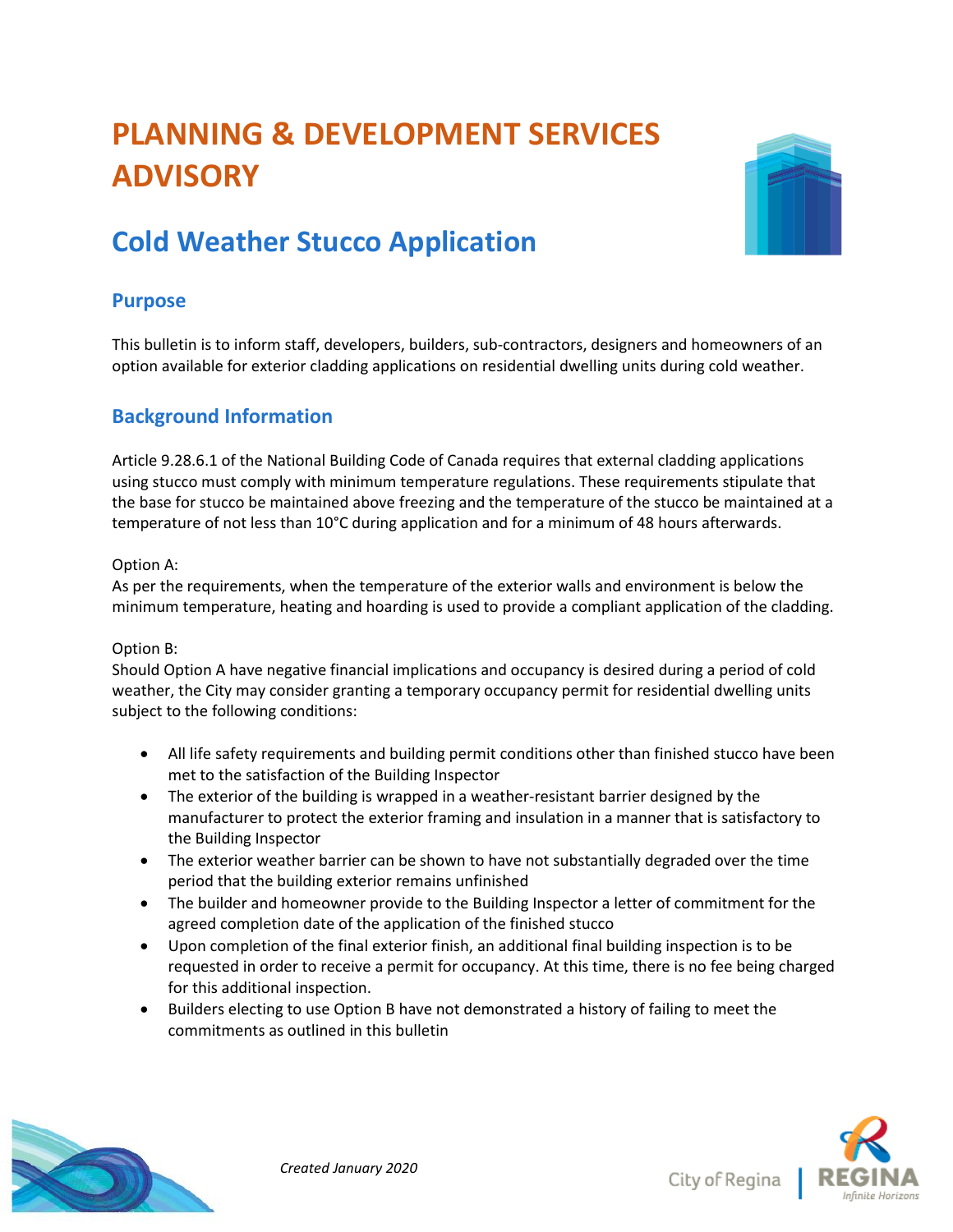## **Additional Information for Application of Weather-Resistant Barriers**

In subsection 9.27.2, the National Building Code of Canada discusses the role of the first and second plane of protection on the exterior of a building. Together, these two planes provide the required protection for the building. However, during the period of temporary occupancy, the first plane in the system will not be in place.

When preparing the structure for temporary occupancy during cold weather, apply a weather-resistant barrier to the exterior. While there is no formal standard in the building code for products to be used in a temporary application, products such as the Tyvek® and Typar® family of products are commonly used to provide a level of moisture and air resistance temporarily.

Consult the installation guidelines provided by the manufacturer and ensure your application is consistent with the direction provided. Where appropriate, use the entire system developed by the manufacturer for the application, including the recommended tape and fasteners. Installing the entire system as recommended by the manufacturer will ensure the weather-resistant barrier performs according to the specifications and will help to avoid the barrier tearing in windy conditions.

NOTE: This bulletin is provided for information purposes only. If any contradiction between this bulletin and the relevant bylaws or applicable codes is found, those bylaws and codes are the legal authority on the matter.

**For more information on Building Permits, Building Safety or Zoning Information, please visit Regina.ca or contact [Service Regina.](https://www.regina.ca/about-regina/contact-us/)**